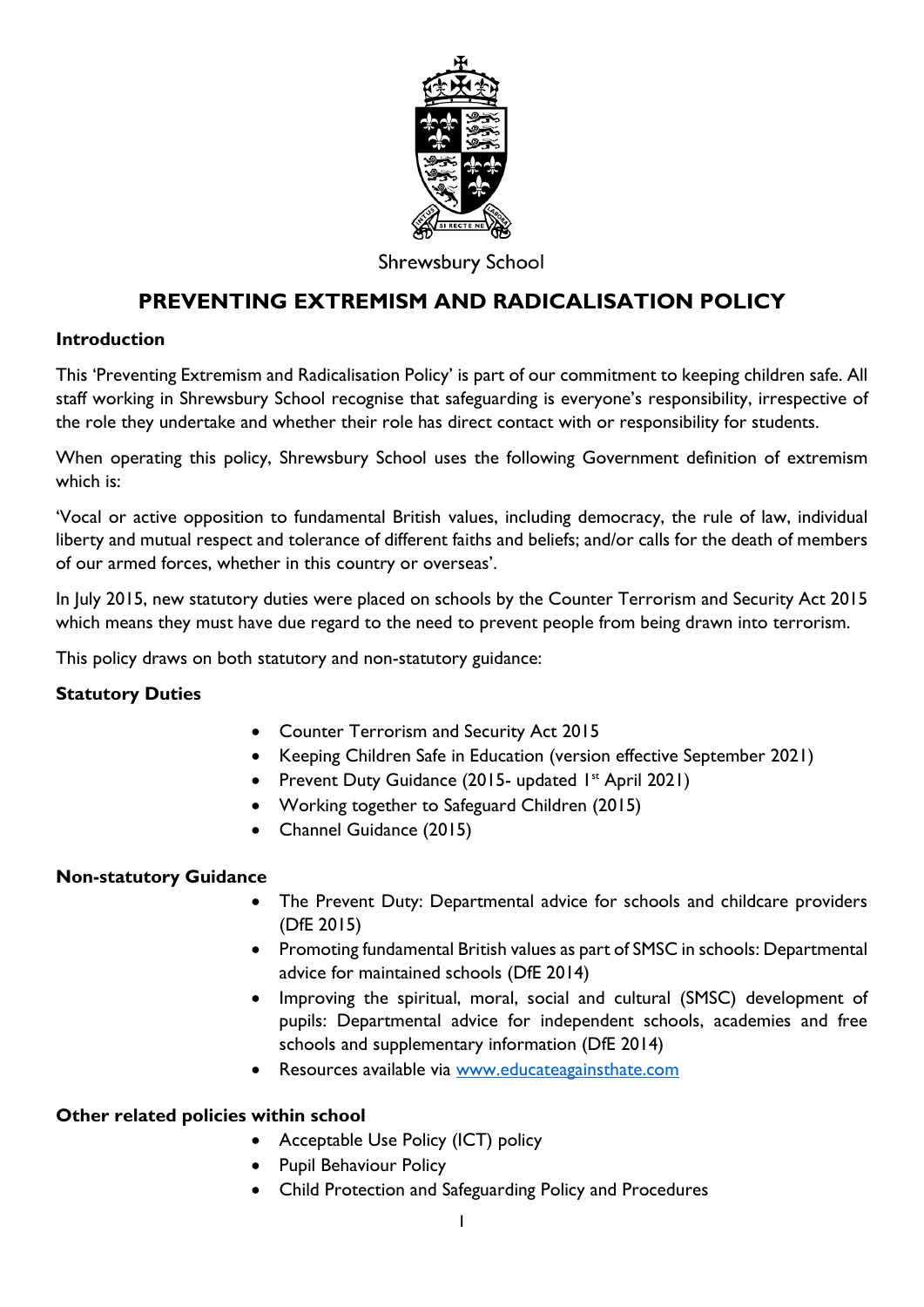- Equal Opportunities Policy
- Personal, Social and Health Education (PSHE) Policy
- Staff Behaviour Policy (Code of Conduct)
- Curriculum Policy
- Security on Site Policy
- Whistle-blowing Policy

At Shrewsbury School we recognise that extremism and exposure to extremist materials and influences can lead to poor outcomes for students and so should be addressed as a safeguarding concern as set out in this policy and the School's Child Protection and Safeguarding Policy and Procedures. We also recognise that if we fail to challenge extremist views, we are failing to protect our students.

# **1 Roles and responsibilities**

# **1.1 Role of the Governing Body**

It is the role of the Governing Body to ensure that that the School meets its statutory duties with regard to preventing radicalisation. In particular, this requires the Governing Body to:

- $\triangleright$  Establish or use existing mechanisms for understanding the risk of radicalisation;
- $\triangleright$  Task senior leaders appropriately to ensure that staff understand the risk and build the capabilities to deal with it;
- ➢ Communicate and promote the importance of the duty; and
- $\triangleright$  Task senior leaders to ensure that staff implement the duty effectively.

# **1.2 Role of the Headteacher**

It is the Headteacher's role to:

- ➢ Ensure that the School and its staff respond to preventing radicalisation on a day-to-day basis;
- $\triangleright$  Ensure that the School's curriculum addresses the issues involved in radicalisation;
- $\triangleright$  Ensure that staff conduct is consistent with preventing radicalisation;
- $\triangleright$  Report to the governing body on these matters.

# **1.3 Role of Designated Safeguarding Lead**

It is the role of the Designated Safeguarding Lead to:

- ➢ Ensure that staff understand the issues of radicalisation, are able to recognise the signs of vulnerability of radicalisation and know how to refer their concerns through an ongoing training programme for all School employees including induction training for all new teaching staff, and where appropriate support staff;
- ➢ Receive safeguarding concerns about children and young people who may be vulnerable to the risk of radicalisation or are showing signs of radicalisation;
- ➢ Share information and make referrals to ensure that a person at risk of radicalisation is given appropriate support whilst taking into account factors such as necessity and proportionality, consent, the power to share and relevant legislation;
- ➢ Ensure that those within the school community suspected or identified as already engaged in illegal terrorist-related activity are referred to the police;
- $\triangleright$  Liaise with partners, including the local authority and police;
- $\triangleright$  Offer support and advice to staff;
- $\triangleright$  Keep and maintain records of staff training on the Prevent duty;
- ➢ Monitor the keeping, confidentiality and storage of records in relation to the Prevent duty;
- $\triangleright$  Co-ordinate the Prevent duty procedures in the School.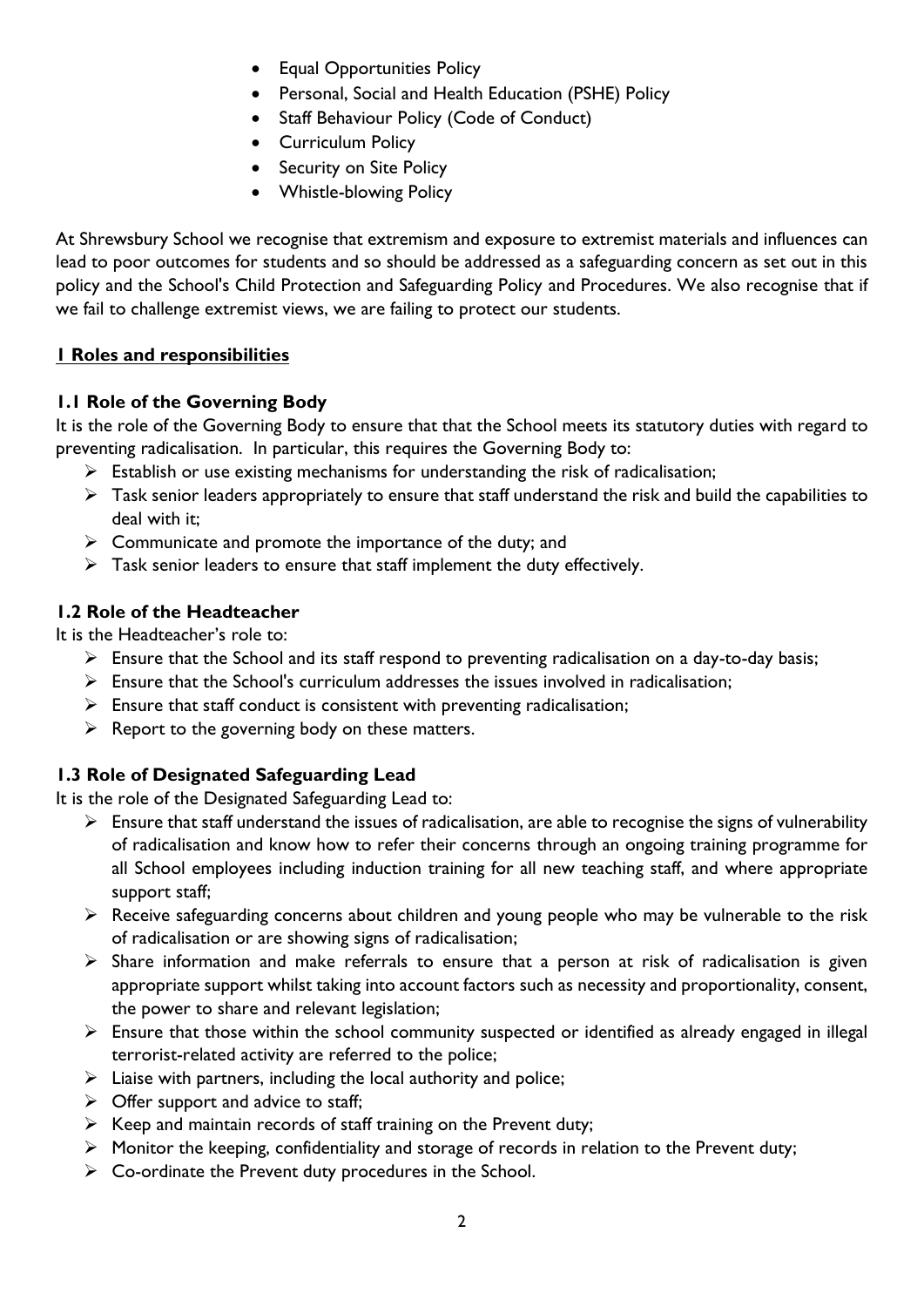# **1.4 Role of staff**

It is the role of staff to understand the issues of radicalisation and be confident about recognising signs of vulnerability or radicalisation and know to refer concerns to the Designated Safeguarding Lead promptly.

This includes staff accepting the following challenges:

- ➢ Understand how an extremist narrative which can lead to harm can be challenged by staff in schools;
- ➢ Understand how diverse views can be heard, analysed and challenged in a way which values freedom of speech and freedom from harm;
- ➢ Understand how to prevent harm to pupils by individuals, groups or others who promote violent extremism, and manage risks within the School;
- ➢ Understand how to support individuals who are vulnerable through strategies to support, challenge and protect;
- $\triangleright$  Increase the resilience of pupils and of the School community through helping pupils acquire skills and knowledge to challenge extremist views, and promoting an ethos and values that promotes respect for others;
- $\triangleright$  Use teaching styles and curriculum opportunities which allow grievances to be aired, explored and demonstrate the role of conflict resolution and active citizenship.

# **1.5 Curriculum and teaching approaches**

We will ensure that all of our teaching approaches help our pupils build resilience to extremism and give pupils a positive sense of identity through the development of critical thinking skills. We will ensure that all our teaching staff (and where appropriate support staff) are equipped to recognise extremism and are skilled and confident enough to challenge it (see Appendix 1).

We will strive to eradicate the myths and assumptions that can lead to some young people becoming alienated and disempowered, especially where the narrow approaches children may experience may make it harder for them to challenge or question these radical influences. In our School this will be achieved primarily through PSHE, tutorials, Dix in Houses and external visiting speakers.

We will be flexible to adapt our teaching approaches, as appropriate, so as to address specific issues as to become even more relevant to the current issues of extremism and radicalisation. Our goal is to build mutual respect and understanding and to promote the use of dialogue not violence as a form of conflict resolution. We will achieve this by using a curriculum that includes:

- Citizenship programmes;
- Open discussion and debate;
- Work on anti-violence and restorative approach addressed through the curriculum and the behaviour policy.

At Shrewsbury School we will promote the values of democracy, the rule of law, individual liberty, mutual respect and tolerance for those with different faiths and beliefs. We will teach and encourage pupils to respect one another and to respect and tolerate difference, especially those of a different faith or no faith. It is indeed our most fundamental responsibility to keep our students safe and prepare them for life in modern multi-cultural Britain and globally.

# **1.6 IT**

At Shrewsbury School we will ensure that children are safe from terrorist and extremist material when accessing the internet in school by having secure filters which will block inappropriate content.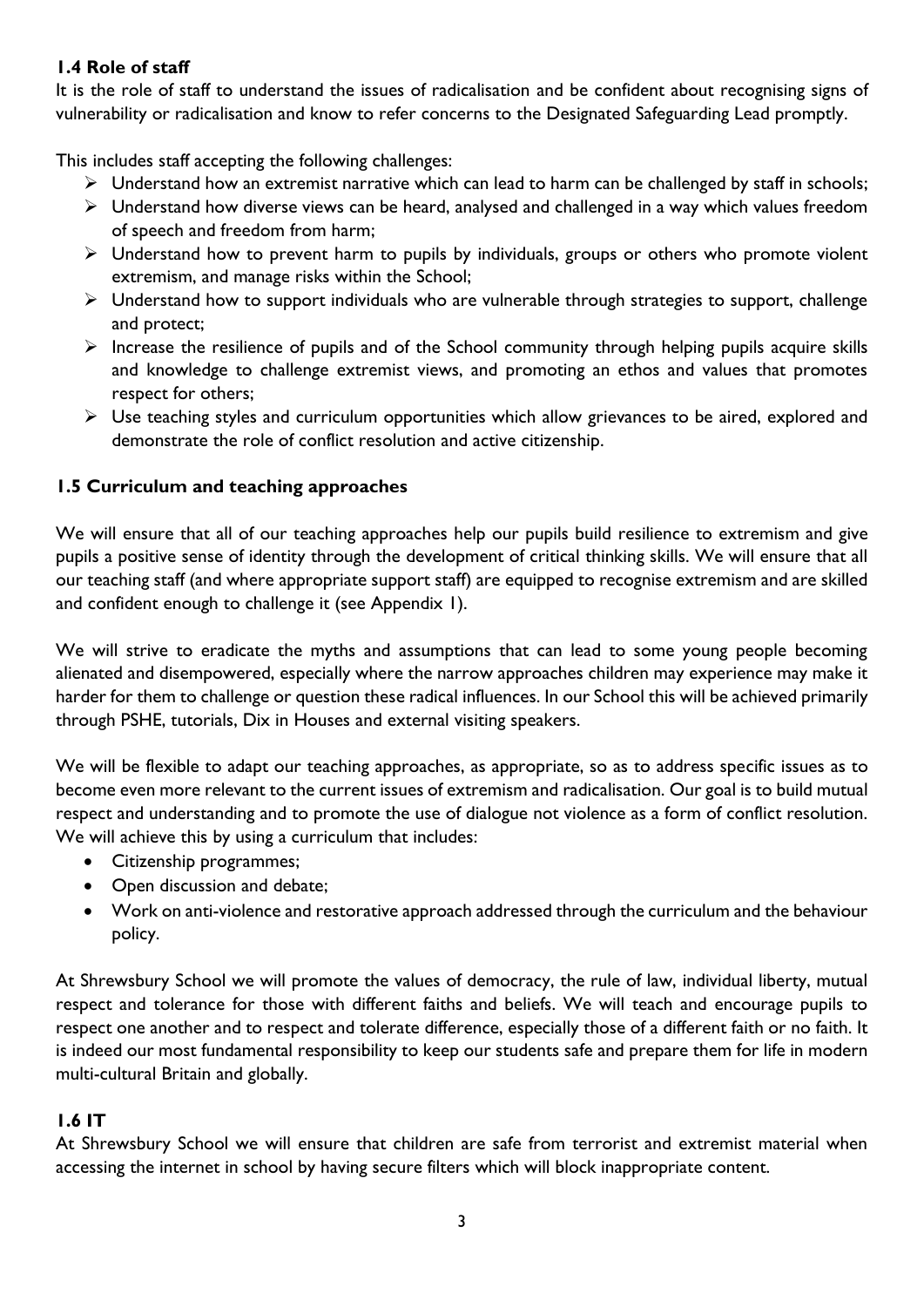All internet access by pupils and staff over the school network is therefore filtered and all activity recorded. There is a specific category for terrorist and extremist material. Internet activity logs are generated daily and weekly and in addition to automated triggers are also reviewed manually each Monday to identify items of concern.

Pupils and staff are aware of the procedures in school for reporting any concerns relating to inappropriate content found on the internet.

Pupils and staff are bound by an Acceptable Use Policy (AUP) when using the School's IT equipment and network.

Staff have read and understand 'How Social Media is used to encourage travel to Syria and Iraq – Briefing note for schools DfE 2015'.

#### **1.7 Staff training**

Statutory guidance refers to the importance of Prevent awareness training to equip staff to identify children at risk of being drawn into terrorism and to challenge extremist ideas.

The National Counter Terrorism Policing Headquarters in conjunction with the College of Policing have developed a general awareness e-learning package for Channel. Teaching staff at Shrewsbury School have completed this and for those teaching staff that are new in post will as part of their induction complete this (accessed at [http://course.ncalt.com/Channel\\_General\\_Awareness/01/index.html\)](http://course.ncalt.com/Channel_General_Awareness/01/index.html).

Staff are aware of the signs of vulnerability and indicators of radicalisation and extremism as set out in Appendix 1.

#### **1.8 Working in partnership**

We will work in partnership with local partners, families and communities in our efforts to raise awareness of radicalisation and to support us with implementing the Prevent Duty.

Shrewsbury School will engage effectively with parents/families to assist and advise of support mechanisms if concerns are raised.

The School will ensure that safeguarding arrangements take into account the policies and procedures of Shropshire Safeguarding Children Board.

#### **1.9 Use of external agencies and speakers**

At Shrewsbury we encourage the use of external agencies or speakers to enrich the experiences of our pupils. We will ensure that any visiting speaker, whether invited by staff or pupils, coming into the School is suitable and appropriately supervised in accordance with Keeping Children Safe in Education.

The School is not permitted to obtain a DBS disclosure or Children's Barred List information on any visiting speaker who does not engage in regulated activity at the School or perform any other regular duties for or on behalf of the School.

All visiting speakers will be subject to the School's usual visitors' protocol. This will include signing in and out at Reception, the wearing of a visitor's badge at all times and being escorted by a fully vetted member of staff between appointments.

The School will also obtain such formal or informal background information about a visiting speaker as is reasonable in the circumstances to decide whether to invite and/or permit a speaker to attend the School.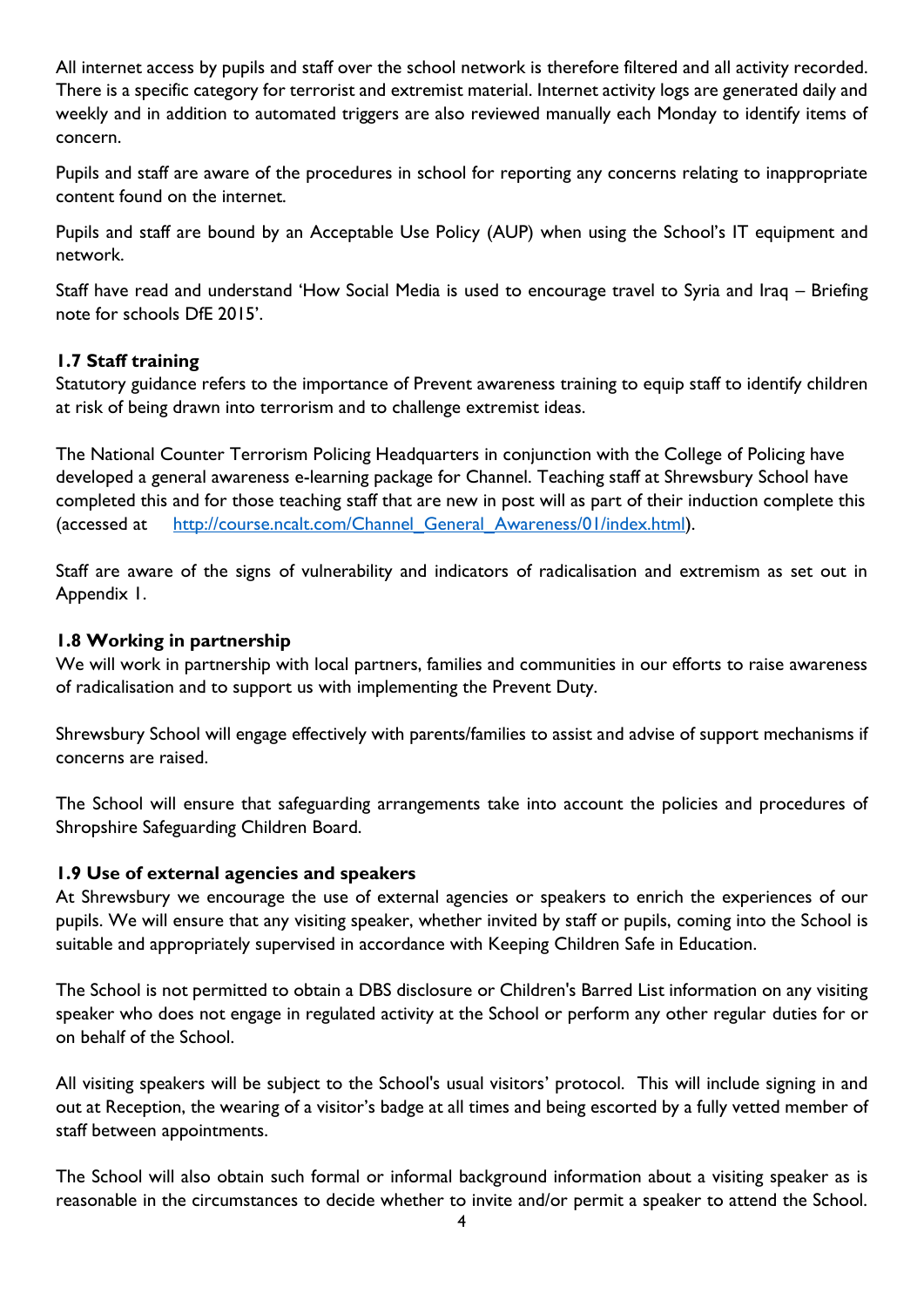In doing so the School will always have regard to the Prevent Duty Guidance and the definition of "extremism" set out above.

In fulfilling its Prevent Duty obligations the School will not discriminate on the grounds of race, colour, nationality, ethnic or national origin, religion or religious belief, sex or sexual orientation, marital or civil partner status, disability or age.

#### **2.0 Referral process**

If a member of staff has a concern about a particular pupil/s they must follow the School's normal safeguarding procedures, including discussing with the School's Designated Safeguarding Lead as set out in the Child Protection and Safeguarding Policy.

The Designated Lead will consider whether to involve the West Mercia Prevent Team through referral <https://www.westmercia.police.uk/advice/advice-and-information/t/prevent/prevent/>

The Prevent Team email is: [prevent@warwickshireandwestmercia.pnn.police.uk](mailto:prevent@warwickshireandwestmercia.pnn.police.uk)

Shropshire Prevent – Channel Telephone:01386 591816

Email: [prevent@warwickshireandwestmercia.pnn.police.uk](mailto:prevent@warwickshireandwestmercia.pnn.police.uk)

**Non-emergencyDfEadvice** Telephone:02073407264 Email: counter-extremism@education.gsi.gov.uk

There is also a DfE dedicated telephone helpline and mailbox for non-emergency advice for staff and governors: 020 7340 7264 and [counter-extremism@education.gsi.gov.uk](mailto:counter-extremism@education.gsi.gov.uk) .

#### **3.0 Monitoring and review**

This policy will be reviewed annually by the Governing Body but may need to be adapted as and when new guidance or policy is released.

Parents will be issued with a hard copy of this policy on request. This policy will also be made available to parents via the school website.

The Headteacher will actively evaluate the effectiveness of this policy by monitoring the staff group's understanding and application of the procedures within this policy as part of their overall duty to safeguard children.

Authorised by the Headmaster

Signed (Deputy Chair of Governors)

September 2021 ARP To be reviewed September 2022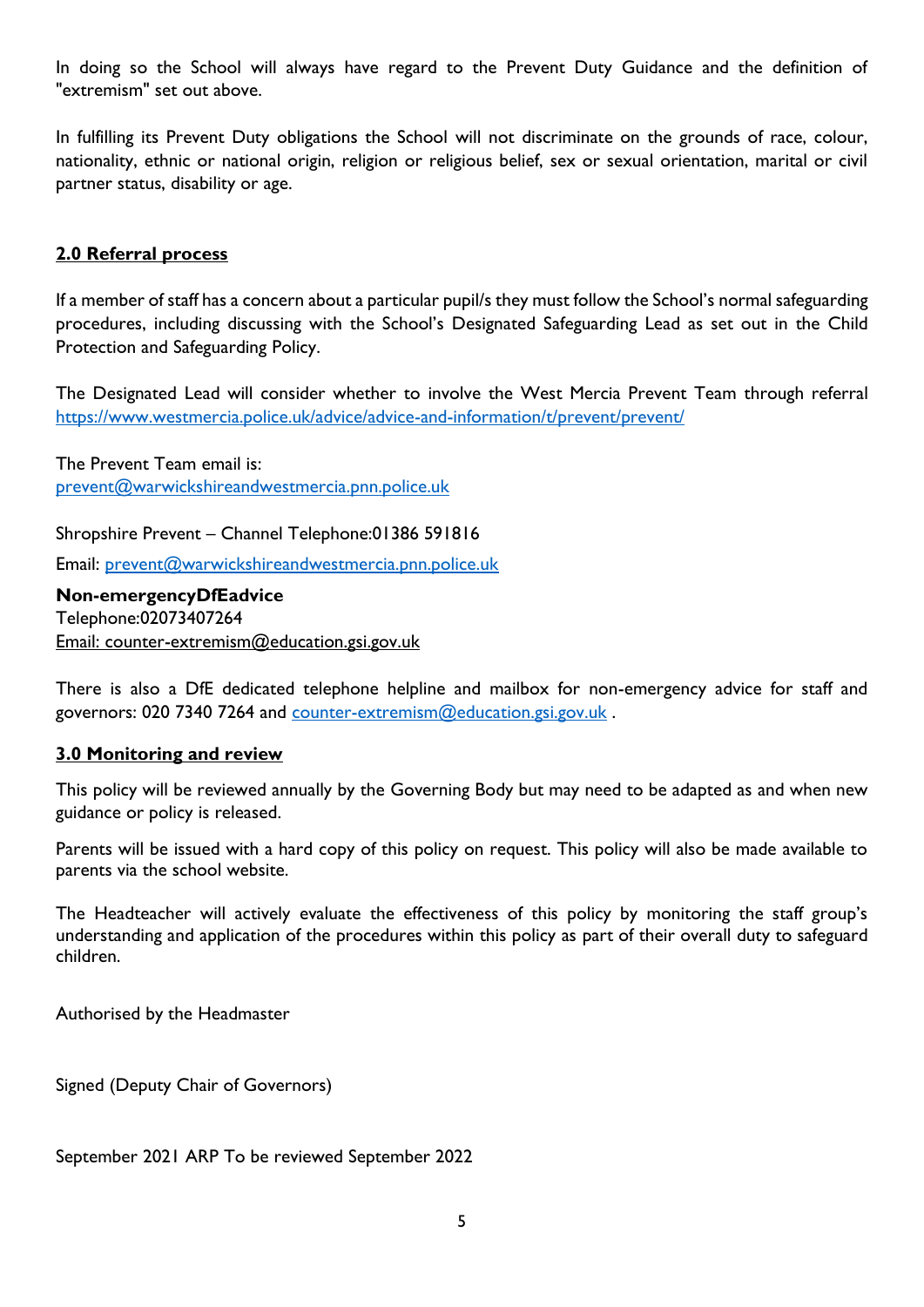# **Appendix 1**

### **Recognising the indicators of vulnerability to radicalisation**

There is no such thing as a "typical extremist": those who become involved in extremist actions come from a range of backgrounds and experiences, and most individuals, even those who hold radical views, do not become involved in violent extremist activity.

Pupils may become susceptible to radicalisation through a range of social, personal and environmental factors – it is known that violent extremists exploit vulnerabilities in individuals to drive a wedge between them and their families and communities. It is vital that school staff are able to recognise those vulnerabilities.

Indicators of vulnerability include:

- Identity crisis the student/pupil distanced from their cultural/religious heritage and experiences discomfort about their place in society;
- Personal crisis the student/pupil may be experiencing family tensions; a sense of isolation; and low self-esteem; they may have dissociated from their existing family friendship group and become involved with a new and different group of friends; they may be searching for answers to questions about identity, faith and belonging;
- Personal circumstances migration; local community tensions; and events affecting the student/pupil's country or region of origin may contribute to a sense of grievance that is triggered by personal experience of racism or discrimination or aspects of Government policy;
- Unmet aspirations the student/pupil may have perceptions of injustice; a feeling of failure; rejection of civic life;
- Experiences of criminality which may include involvement with criminal groups, imprisonment, and poor resettlement/reintegration;
- Special educational needs students/pupils may experience difficulties with social interaction, empathy with others, understanding the consequences of their actions and awareness of the motivations of others.

More critical risk factors could include:

- Being in contact with extremist recruiters;
- Accessing violent extremist websites, especially those with a social networking element;
- Possessing or accessing violent extremist literature;
- Using extremist narratives and a global ideology to explain personal disadvantage;
- Justifying the use of violence to solve societal issues;
- Joining or seeking to join extremist organisations;
- Significant changes to appearance and/or behaviour;
- Experiencing a high level of social isolation resulting in issues of identity crisis and/or personal crisis.

The following is extracted from [www.educateagainsthate.com:](http://www.educateagainsthate.com/)

The list of behaviours below is intended as a guide. As a teacher you will be well placed to recognise when changes to your pupil's behaviour feel out of character. You should have confidence in your professional judgment if something feels wrong.

#### **Attitudes and opinions**